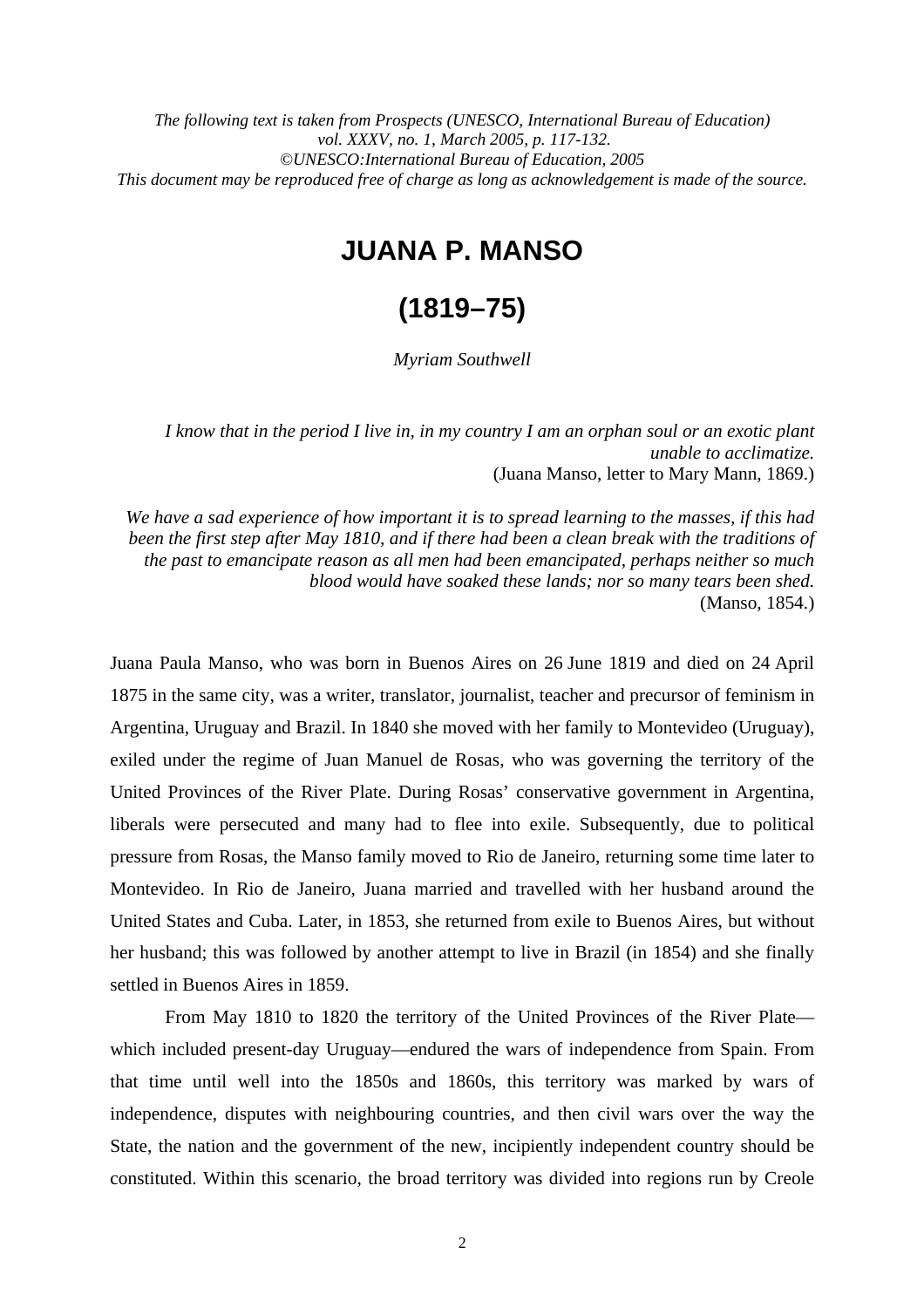political leaders—in some cases *caudillos*—who were fighting for political hegemony and developing embryonic provincial states with unequal degrees of development. This complex socio-political situation lasted until the final decades of the nineteenth century, when a State model focused on the port and city of Buenos Aires was consolidated, with a representative republican form of government. Throughout the nineteenth century there were experiments with education and schools of various kinds, some with a colonial format inherited from earlier centuries and others that were newly developed. But we had to wait until the final decades of the nineteenth century to find a public education system. This moment—which we could place approximately in the 1880s—is not precisely the birth of the education system, but the crystallization of the debates held throughout the century that was drawing to a close. Juana Manso's activities played an important role in these debates.

Juana Manso shared ideas that were identified with the May Movement. In the River Plate territory, the May Movement refers to the first step towards independence from the Spanish Crown and the shaping of the first autonomous government. Many intellectuals shared in the 'Spirit of May', which brought together ideas of emancipation, republicanism, enlightenment, sovereignty of the people, opposition to slavery, progress, etc. Together with other intellectuals of the time—one of the leading figures being Domingo F. Sarmiento— Manso was committed to the enlightened project of popular education; that is, to the building of a republic through the education of all citizens. Her written work and her public activity did not take individual personality as the cornerstone of public education, but linked the latter to the building of a literate collective body incorporated into republican institutions and leading to the country's progress. Through correspondence about and from the United States, Sarmiento exchanged ideas with Manso on the characteristics that modern nations should have.

As part of the Romantic Movement and the rationalist thinking of the period, Manso understood that mankind never went backwards; progress was its inevitable destiny. In line with the ideas of the Enlightenment and with Rousseau's reflections on the importance of education, she wanted to abolish slavery and racism. Thus, she opposed prejudice and intolerance, which included tensions with regard to the eradication of the Indians—a current practice at that time.

She also examined the need to overcome social conventions in order to achieve happiness. Manso challenged various aspects of cultural traditions and family or religious conventions. Thus, she expressed her disagreement with Catholic domination: 'with regard to the Roman Catholic clergy, they have had mankind in their hands for eighteen centuries, only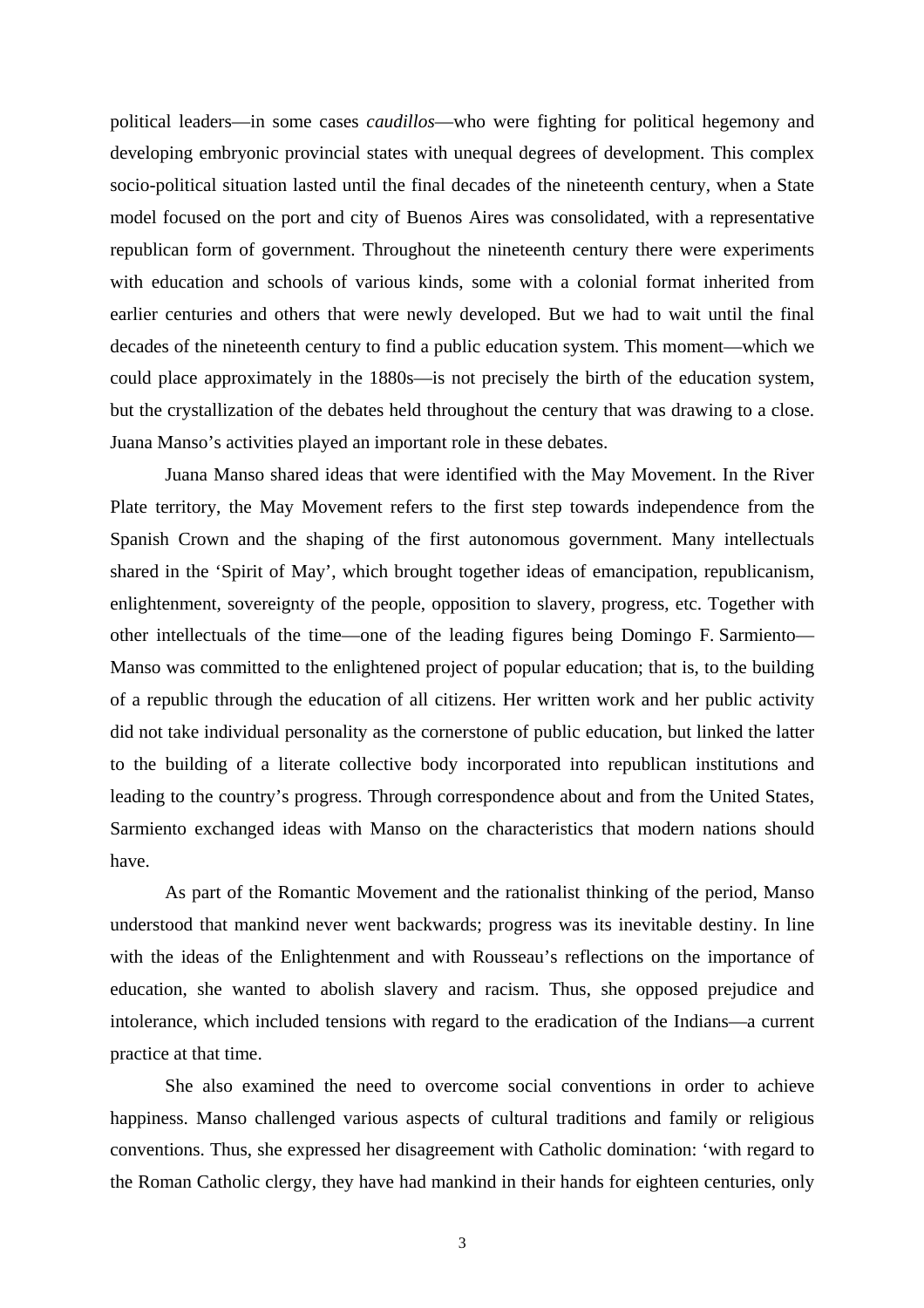to try to annihilate it' (Manso, 1868, p. 398). 'This city [Buenos Aires] has fallen into the hands of the Jesuits, and for the last seven years all the women have been dragooned into secret religious associations so that for a heretic like myself there is only unremitting hatred and war". $1$ 

In an article with the title 'Freedom of conscience', Juana Manso maintains that she wants to see no more disputes among the different religions in Buenos Aires: 'Jew and Catholic, Christian and Muslim, are all children of God and those who forgive here on earth will be forgiven in Heaven' (Manso, 1854c, p. 55).

Her divergences with and criticisms of the dominant Roman Catholicism meant that the society of her time never forgave her for being a free-thinking woman. For these two reasons, when she died her body was left unburied for two days because she was denied a place in the cemeteries of Chacarita and Recoleta—both Catholic—since she did not allow a Catholic priest to give her 'the last rites'.<sup>2</sup>

In a River Plate area still strongly influenced by the Hispanic tradition, until the end of the nineteenth century women were confined to the domestic sphere, the domain of biological reproduction and raising children. It was expected that women would devote themselves to domestic and family duties. For their part, men would be providers of economic sustenance and honour. For this reason, women's equality of capacity and opportunity, their right to selffulfilment and personal development were excluded from public discourse. In this context, Juana Manso burst into—and sought to interrupt—tasks and areas of society that until then had been the almost exclusive domain of male culture (letters, journalism, musical criticism, managing newspapers).

The presence of Juana Manso in River Plate culture can be analysed through her writing and the dissemination of ideas, her concerns with the emancipation of women, her search for an education that from an early age would employ teaching practices free of dogmatic or moral constraints, and that would emancipate thinking rather than mould it according to social conventions. We will analyse these aspects and the teaching practices that each one fostered.

#### **The word as public spectacle**

Manso was a journalist who used her articles as a battleground to discuss the prejudices of her time and gender. In Montevideo, she took part in the literary salon that brought together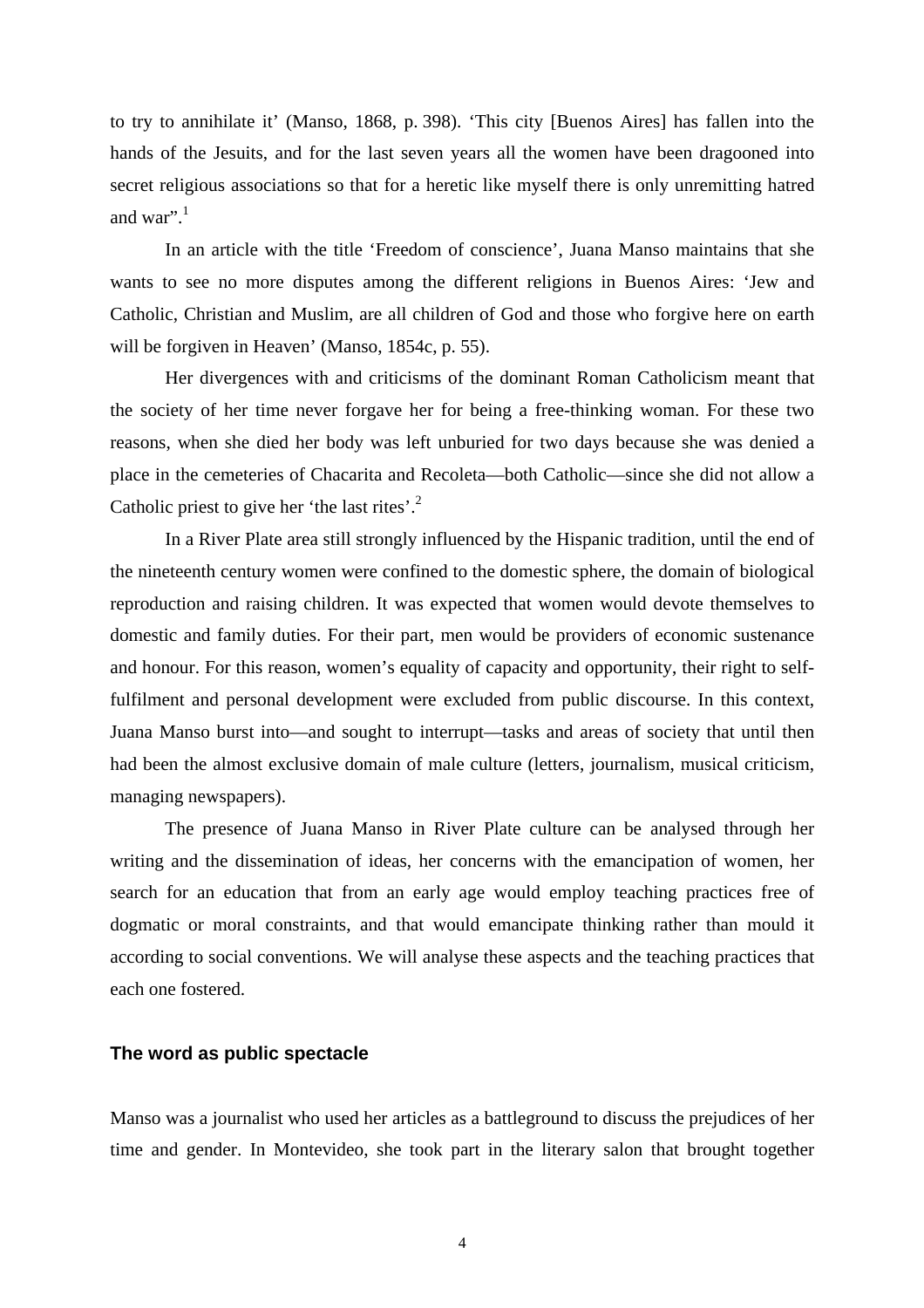several of her exiled compatriots. Her first poems were published in the Montevideo newspaper *El Nacional* in 1841.

During her stay in Brazil, Manso founded *O Journal das Senhoras: modas, litteratura, bellas artes, theatros e critica* [The Ladies' journal: fashion, literature, fine arts, theatre and criticism]. Published between 1852 and 1854, this was the first Latin American feminist newspaper.3 Manso also wrote for *La ondina del plata* [The water nymph of the Plate]*,* a publication that exercised a strong influence on nineteenth century women (Lewkowitcz, 2000, p. 38–39). According to Santomauro, Manso strove to disseminate her criterion regarding feminism because she felt that it would inspire an unprecedented peaceful revolution (Santomauro, 1994, p. 74). As a political exile she assumed the function of a critical philosopher in the pages of *O Journal das Senhoras*. Consequently, she became an interpreter, appropriator, reconstructor and standard setter on principles and values for those who make up half of the world's human species—women (Lewkowicz, 2000, p. 85).

In Buenos Aires she publishes articles in the newspaper *La ilustración argentina*  [Argentine Enlightenment]. Juana Manso knew she would find her best ally in the press, so she founded in that city the *Album de señoritas*. *periódico de literatura, modas, bellas artes y teatros* [Young ladies' album. journal of literature, fashion, fine arts and theatres]) (first published on 1 January 1854)*.* This newspaper—which contained musical criticism and analysis of the main musical events in Buenos  $Aires<sup>4</sup>$ —had the peculiarity of bearing its director's name (uncommon at the time since women writers often published under a male pseudonym), since Manso signed as director and proprietor. Buenos Aires society, which was emerging from years of authoritarianism and the aftermath of the colonial period, did not welcome the newspaper and it was only published for eight weeks. According to Vitale, as a publication it was too lucid for a period full of conflict and turmoil (Vitale, 1987).

As a polemicist and assigning herself the role of disseminator, Manso chose public reading and lectures as a way of participating in the ideas of her time. This method was intended to develop awareness and was an activity not well regarded for a woman. Manso was personally harassed on many occasions. According to Zucotti, Manso was perhaps the first woman to give lectures in Argentina (Zucotti, 1994, p. 97).

As stated by Zucotti, 'If literary gatherings and evenings were intermediate areas between the domestic and the public domain, with great difficulty Juana Manso inaugurated an area decidedly alien to the home: the lecture' (Zucotti, 1994, p. 102). Zucotti tells us that Manso's public lectures on political and religious issues attracted unusual violence and irritation: the throwing of stones, requests to keep silent on religious issues, accusations of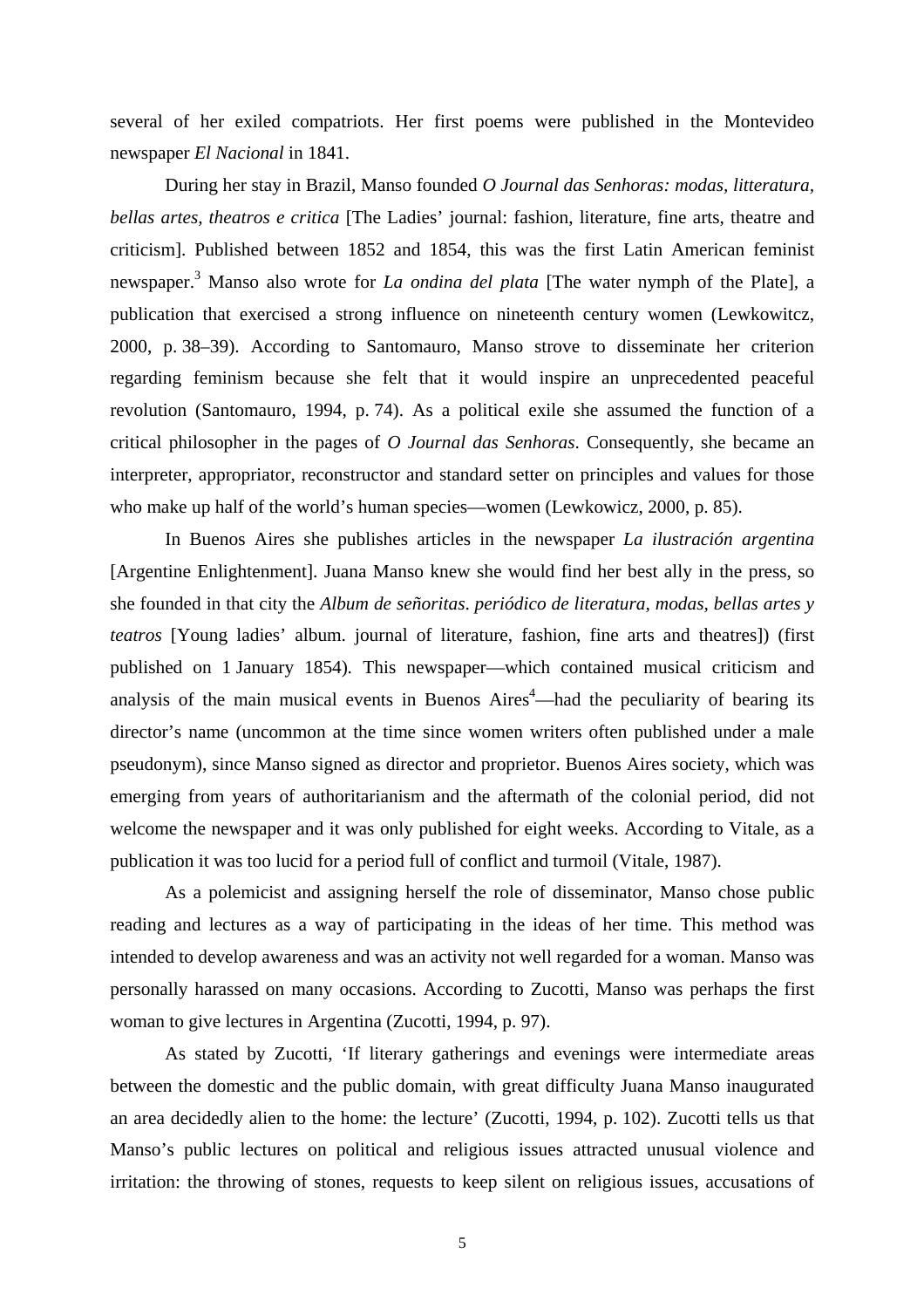heresy, etc. 'Ill-mannered plebs' (she recounts in the *Anales de la educación común*, 1867)<sup>5</sup> used to crowd against the windows of the room where she was speaking to shout obscenities at the ladies attending the lectures. The 'lectures for teachers'—for the professionalization of teaching—suffered the same fate. They consisted of classes, readings and exercises on the teaching of various subjects; the reaction to them culminated with a petition to the educational authorities requesting their suspension, even accusing the gymnastics classes Manso was trying to introduce of being immoral (Zucotti, 1994, p. 103).

Zucotti stresses that it is the very genre of the lecture that excludes women. Sarmiento describes the situation in a letter when he says:

It is the lectures themselves that irritate. It is the first time that the practice of speaking in public on any subject at all has been introduced. Only the pulpit possessed this prerogative. Today it is thinking that does. Here [he is referring to the United States] it is freedom itself, total freedom; but here freedom carries (do not say so over there) a stick in its hand and a revolver in its pocket to subdue those who attempt to hinder others in the exercise of their own freedom. Freedom, thus armed, is called a policeman, and there is no public meeting where this guardian of the people's freedoms is not present.<sup>6</sup>

In this way, the lecture is the lay genre that succeeds the religious sermon, which had been forbidden to women for centuries, and that same constraint was now applied to lay lectures. In Zucotti's words, 'the virulence provoked by a teacher who simultaneously attempted to transmit knowledge, attract attention, overcome the silence of men and women, sustain an economic purpose (raise funds) and exercise a political motive (doing it in on behalf of Sarmiento) was hardly surprising' (Zucotti, 1994, p. 104).

Another frequent activity of Manso's was translation. She maintained: 'I prefer translating because maybe my ideas lack authority'. She translated *La libertad civil* [Civil liberty], by Lieber, *Naturaleza y valor de la educación* [Nature and value of education] by John Lalor, *Lecturas e informes* [Readings and reports] by Horace Mann*,* among other works. In letters too, Juana Manso found the opportunity to review aspects of culture and education and to disseminate information (Lewkowicz, 2000, p. 274). She does this through correspondence with Sarmiento and with Mary Mann, which she subsequently published.

In Brazil, she wrote two novels, *La familia del Comendador* [The Commander's family] (1854), whose theme was the injustice of racism, inspired by the suppression of the slave traffic,<sup>7</sup> and *Misterios del Plata* [Mysteries of the Plate], a socio-political analysis which maintains that all social evils are the result of a lack of culture.<sup>8</sup>

The use of the written word was also her main weapon for presenting her ideas on education and discussing them with her contemporaries. Probably one of her most important contributions to education was through the journal *Anales de la educación común* [Annals of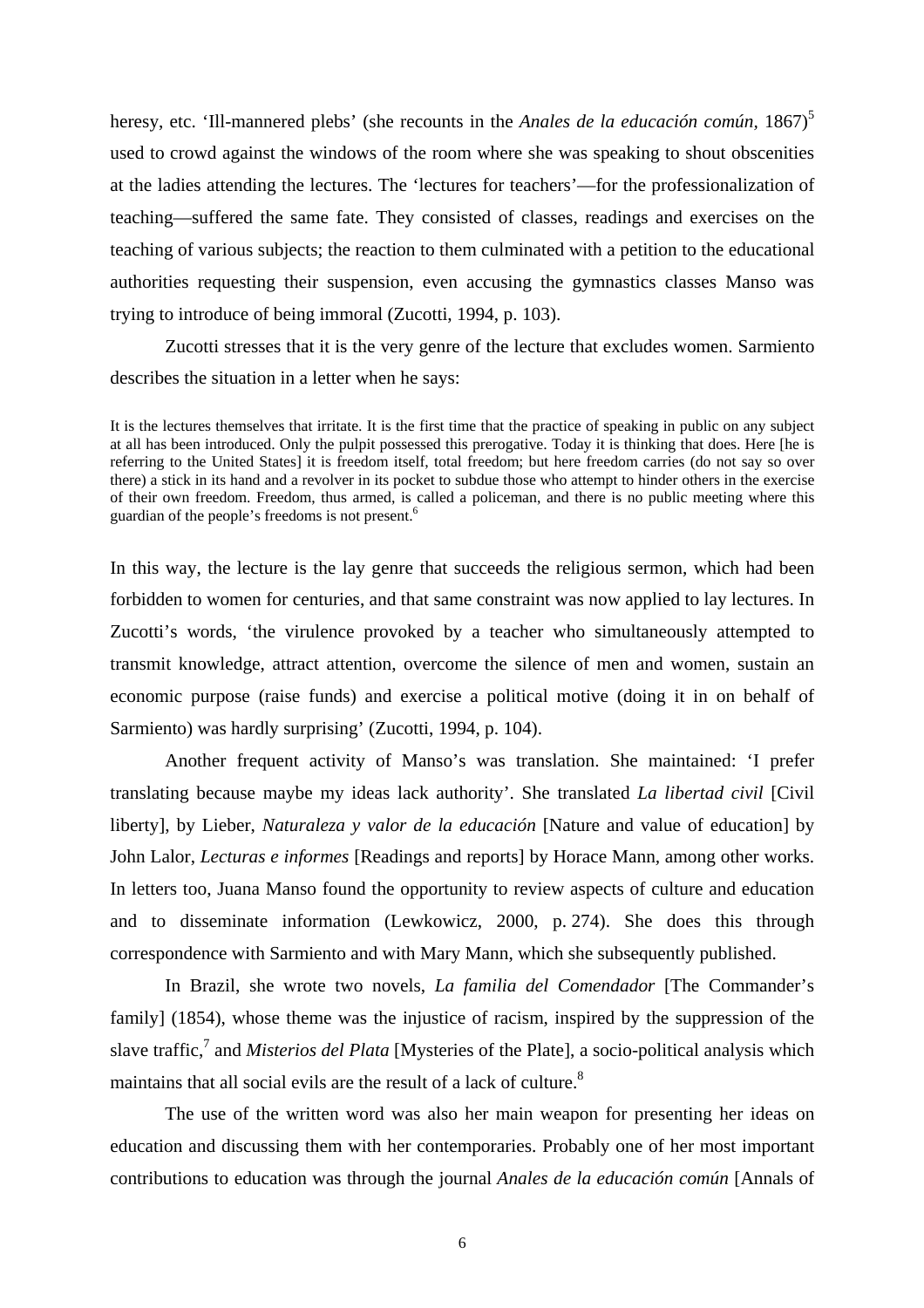common education]*.* This was a semi-official publication, sponsored by the Argentine Government and the Province of Buenos Aires, but independently of the school authorities (Kaufmann, 2000, p. 133). It appeared on 1 November 1858, founded and directed by Sarmiento until 1865, after which it was directed by Manso until 1875.<sup>9</sup>

Manso also published the *Compendio de la Historia de las Provincias Unidas del Río de La Plata* [Compendium of the History of the United Provinces of the River Plate] (1862)*,*  which was used for teaching Argentine history in schools. Through it, Manso proposed that the study of history should extend to the family and stimulate parents to participate in their children's education (Santomauro, 1994, p. 81). She also published *Historia general del Descubrimiento y la Conquista de Nuevo Mundo al alcance de los niños* [General history of the discovery and conquest of the New World for children].

## **Defying rules: male shouts or women's whispers**

A woman thinker is a scandal [...] And you have scandalized the whole race.<sup>10</sup>

All my efforts will be dedicated to enlightening my compatriots and will tend to a single purpose: to emancipate them from the stupid, old-fashioned concerns that have up to now forbidden them to make use of their intelligence, have transferred their freedom and even their conscience to arbitrary authorities against the very nature of things. I want and will prove women's intelligence, far from being an absurdity or a defect, a crime or an error, to be their best adornment, the true source of their virtue and domestic happiness because God is not contradictory in his works and when he made the human soul, he did not define its gender (Manso, 1854a).

Juana Manso was aware that democracies had committed a serious error from their very beginnings: they had neglected the condition of women, thus denying them political existence and the right of citizenship (Lewkowicz, 2000, p. 295). On the cultural map imposed by the *caudillos* and patriarchs, still influenced by the Hispanic tradition, women were subject to a family model of male domination<sup>11</sup>. As is stressed by Zucotti, in the period we are investigating through the personality of Juana Manso, women's word was subject to surveillance; men were responsible for their knowledge and their words (Kaufmann, 2000, p. 131).

The isolation in which women found themselves and the stifling of their aspirations was not easily overcome. We can consider Manso to be a confessed feminist. The imposition of her aspirations had a repercussion on women's position outside the family that was intended to be radical. She wanted to integrate them into the world of education. She aimed at strengthening female individuality, an attitude that was to generate new kinds of co-existence. Her struggle focused on extending women's rights of participation in the field of education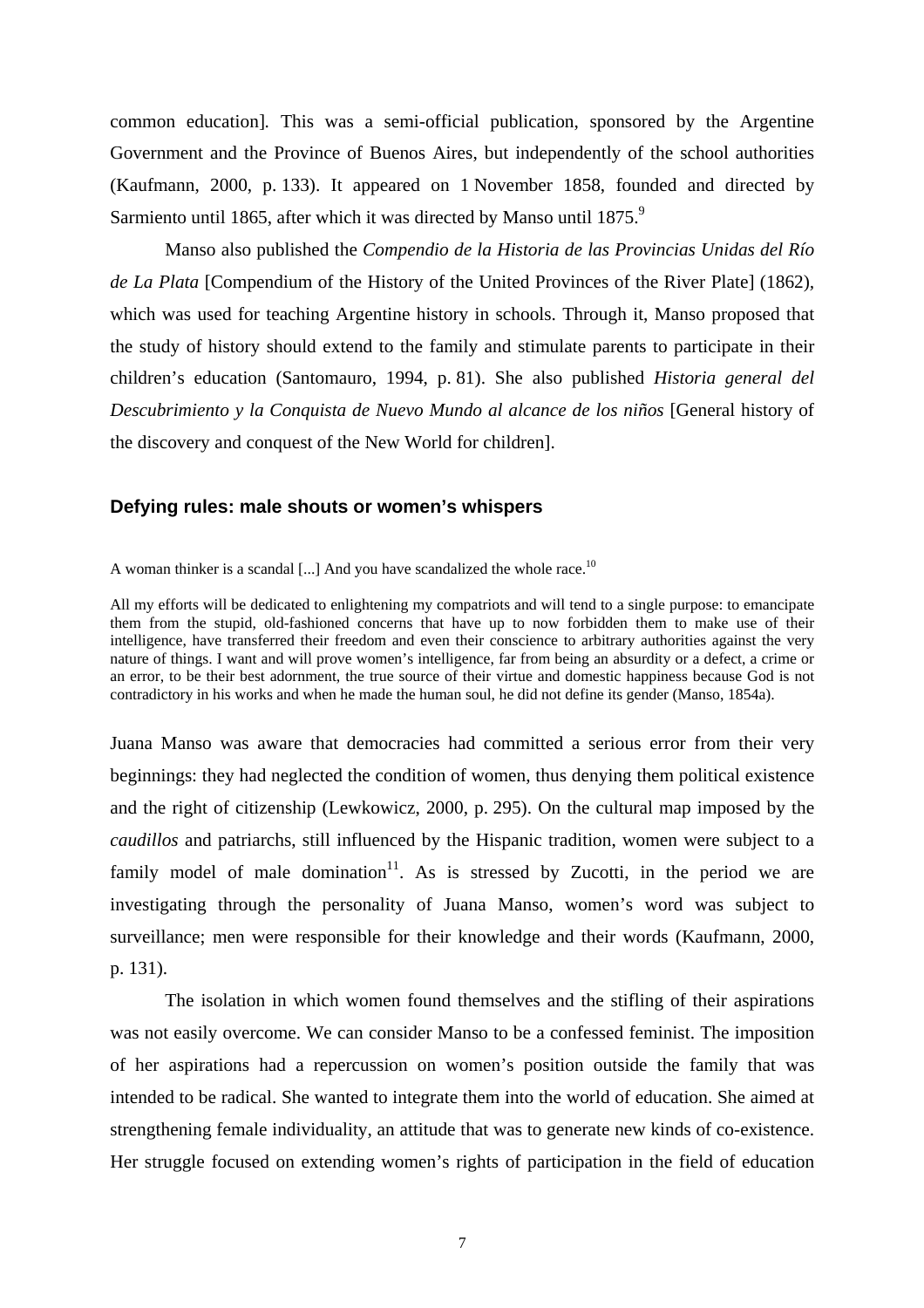and in rejecting distinctions imposed on them by virtue of their gender. Manso showed her skill in interpreting the social differences in gender through political conflict; women were not full members of revolutionary organizations. Excluded from the public arena by tradition, they nevertheless were aware of their own intellectual ability.<sup>12</sup>

For these reasons, Manso started a series of articles entitled 'Women's moral emancipation' in the newspaper *O Jornal das Senhoras*. In this way she gave priority to their actions and their place in society, and not as victims of circumstance. She invited her readers to reflect upon the rejection of structural factors, such as the lack of access to certain educational levels. She encouraged them not to raise the banner of rebellion, but assumed that women were perfectly aware that they were being treated unjustly and they would have to convince themselves of the need to gain access to their rightful spheres of activity.

From the first issue of the *Album de Señoritas* she stated her objectives: to prove that women's intelligence is important because when God made the human soul he did not give it a gender.<sup>13</sup> The meaning proposed by Juana Manso enables women, on an equal footing with men, to assume the ability to represent their own perception of the world. Through this publication, Manso asserted:

You take everything from women! Everything that falls within the great mission of intelligence, embracing sensitivity and free will, but you flatter their vanity, you excite their love of luxury, of adornments, of hairstyles; blind idolaters of their beauty, you are the dreadful incitement to corruption, because if they do not know what their souls are, what do they care if they sell them for a handful of golden pins? (Manso, 1854d, p. 59).

In this context, Manso's modus operandi was understood in terms of masculinity; so paradoxically her struggle for women's emancipation was read in terms of male attitudes. For example, some of the subsequent characterizations of her were made in the following terms. 'Being appreciated for her intelligence by Sarmiento, as Manso was, is of great significance. The influence was mutual but Manso was also the first feminist leader in Argentina. And she was a poet, novelist, journalist and lecturer with manly energy and courage' (Morales, 1941). Manso addressed women with two aims: intellectual and moral emancipation, linked to popular education, art, freedom from Catholic dogma, etc.; and the integration of those emancipated women to reform the country and change the pattern by which families and the State functioned (Fletcher, 1994, p. 109).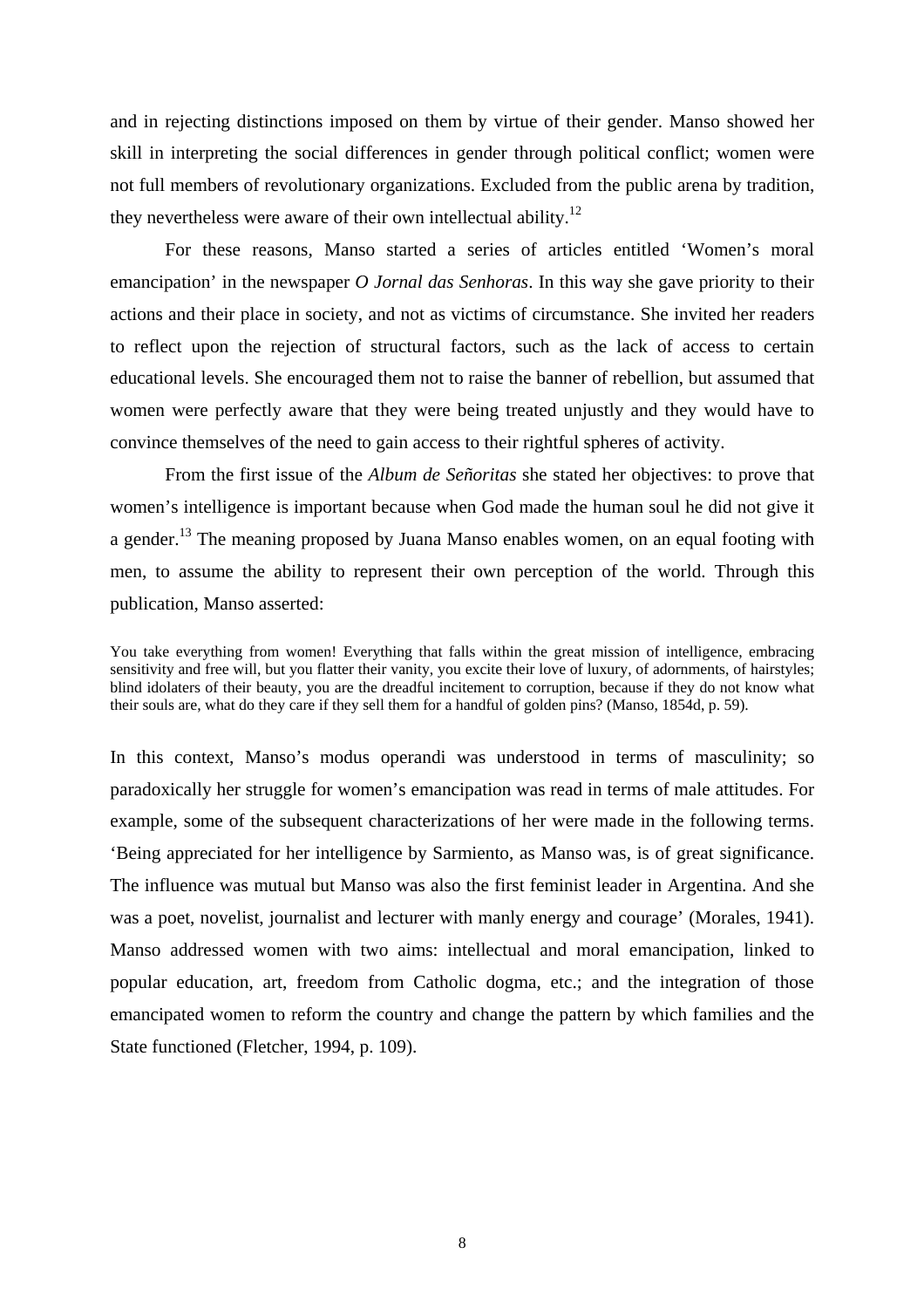## **Education as emancipation**

[...] the peoples and governments of Latin America do not devote to education either their first concern nor all the resources that expand it and give it stature in other countries. $<sup>14</sup>$ </sup>

These ideas of Manso's crystallize in her thinking on education. She demanded that the emancipation of the nation should also be the emancipation of its intellect and that the State's efforts should be focused on people's enlightenment:

It is useless to tell men 'you are free' if they are not taught to be so. It is from the early days of childhood that a love of justice, self-respect and a sense of conscience that does not waver should be inspired. A precise, practical knowledge of these duties, such that a day will come when it is not necessary to enforce the law with a bayonet, when soldiers will have one mission only, to guard our borders against the Indians, when the citizen will be the best defender of order, respecting institutions by virtue of their sheer moral force; this result is attained only through the people (Manso, 1854a, p. 10).

In the context in which Argentina found itself, education became one of the basic priorities, being considered an essential socio-political instrument for modernizing the territory's structure. In Manso's words:

The opening of a public library appeared to me the most logical and immediate result that the inauguration of the railway could bring to us, putting this town at a distance of five hours from the provincial capital. The logical result is the telegraph that has cancelled distances and has enabled you to talk to Buenos Aires. [...] It is not enough to learn to read, one should also cultivate a liking for reading so that this pastime will help us in the task of our own education. [...] There are children who without the opportunity to cultivate what they have learnt at school forget before they become men—this is the seed that fell on rock.<sup>15</sup>

Manso encouraged schooling in general—and for women in particular—in various ways. In the two periods when she lived in Montevideo she founded a school, the *Ateneo de Señoritas* (in the first period on her own initiative and in the second at the request of the Uruguayan authorities). From this school, she opposed sectarian, restricted, discriminatory education.<sup>16</sup> She advocated popular, free, methodical, scientific education, open to all social classes. She promoted strong elements of the liberalism then prevailing in the world: republicanism, constitutionalism, public education, freedom of the press and public libraries (Santomauro, 1994, p. 86). She had two main concerns: that education in all its dimensions should reach women (and vice versa) and that it should not to be dogmatic Catholic education.

With regard to the first aspect, Manso was the initiator of a movement for coeducation as a method based on the recognition of equality between men and women.<sup>17</sup> Sarmiento—with his strong political influence—shared these concerns and saw Juana Manso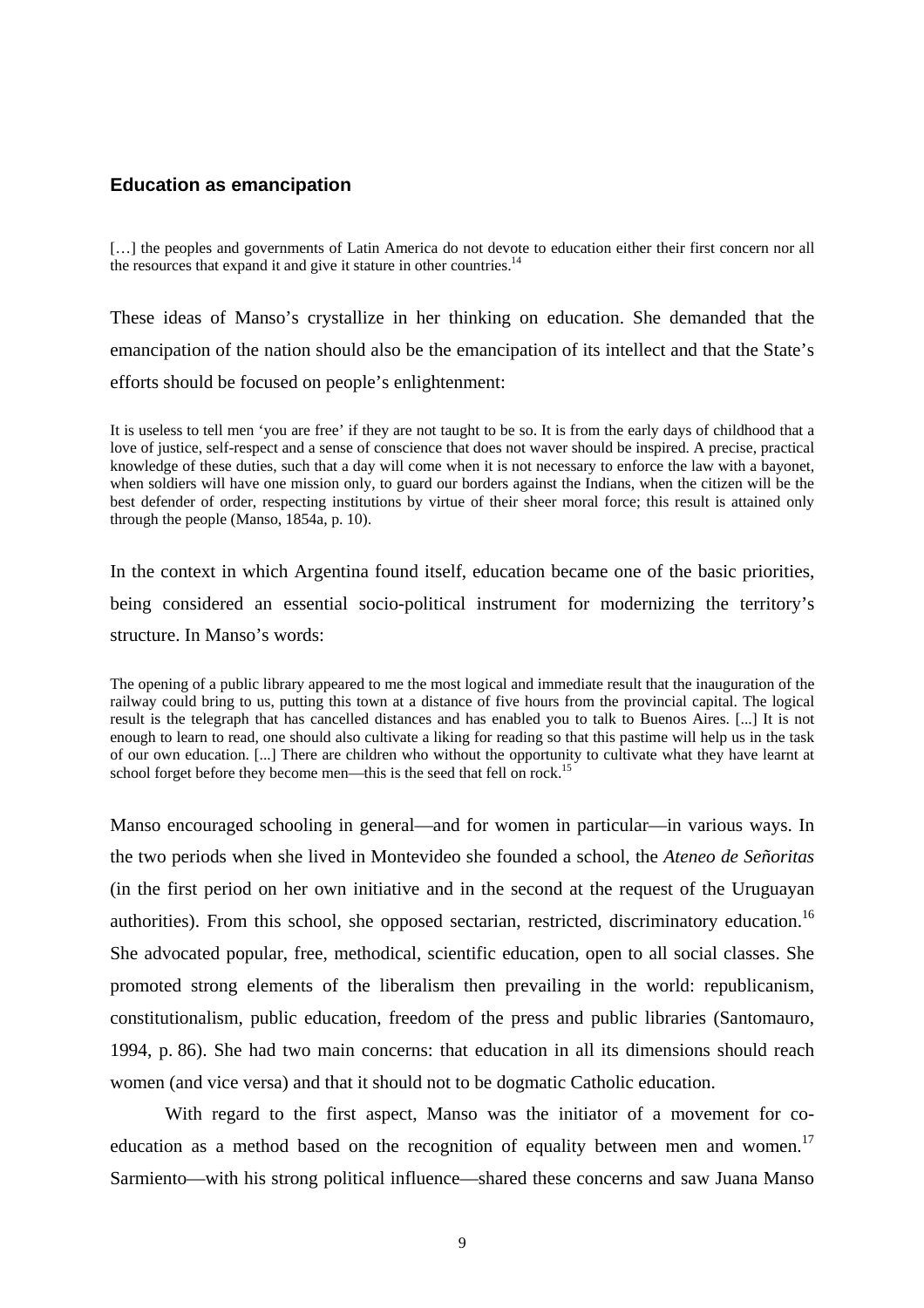as an important collaborator. They were convinced of the efficiency of mixed schools because they understood that the cohesion that occurs in the family and in the home should also occur in the school. But they encountered two problems: the schools for girls were maintained and kept under surveillance by the Benefit Society (so they were not within the competence of the official bodies), which had little liking for them, and only boys studied in the municipal corporation schools (Mira López & Homar de Aller, 1970). Encouraged by Sarmiento, in 1858 Manso took up the headship of a school for pupils of both sexes, whose establishment was strongly resisted by the women of the Benefit Society responsible for girls' education, who considered co-education unacceptable.<sup>18</sup> The experimental nature of this type of school, with modern materials and special plans and curricula, did not prevent the buildings from being stoned, although this did not frighten the writer (Lewkowicz, 2000, p. 128). However, Buenos Aires high society, the most conservative journalists and the clergy writhed in agony at such an offence; so attendance of both boys and girls declined.

As a result of a project for civil marriage, Manso maintained that in a strictly religious marriage a woman has no civil status; so she is subject to the man—she has to obey. As always, she offered the United States of America as an example, where society is based on sovereignty of the people, and told those who opposed this measure that they appeared to have misinterpreted the ideal of the men of May 1810.<sup>19</sup>

Manso was one of the first women concerned about children's rights. According to Alejandro Krause (Krause, 1875, p. 282), at the time she died she was telling the Primary Teacher-Training School students about the order not to punish children any more, of which she was the author.

She was buried in the English cemetery. Friar Junior proposed the following epitaph: 'Here lies an Argentine woman who, in the midst of the night of indifference that enveloped the country, preferred to be buried among foreigners rather than defile the sanctuary of her conscience' (Krause, 1875, p. 283)*.* 

#### **Schools with progressive methodologies**

Juana Manso pointed out that in the United States women were entrusted with greater teaching responsibilities. Manso complained that in her country the teaching profession was exercised in a humiliating fashion (Krause, 1870). She founded the Schoolmistresses' Association with the purpose of interchanging knowledge, teaching materials and establishing a permanent dialogue between teachers, but it failed through lack of participants (Santomauro,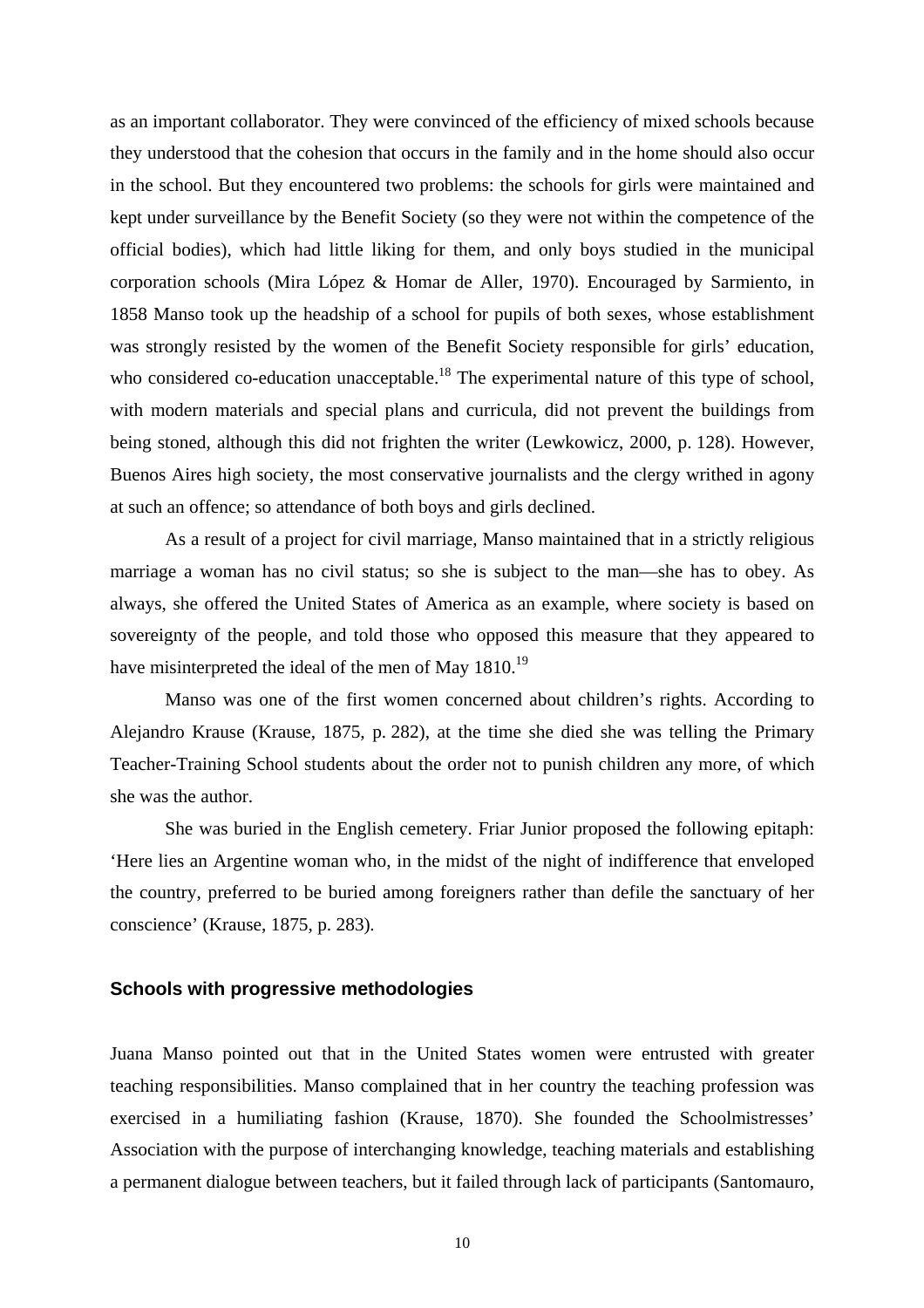1994, p. 97). With regard to teaching as a career, on 13 July 1874 Manso sent to the Legislature of the Province of Buenos Aires a bill for an Organic Law for Common Education in which she asked for professionalism, appropriate salaries with periodic increases, announcements for appointments, etc. She also proposed long holidays to avoid the fatigue and loss of energy involved in education for both teachers and pupils. She was also in favour of suppressing examinations, making the acquisition of knowledge a question of awareness of  $duty<sup>20</sup>$  Many concerns about teacher training that would materialize in subsequent years during the spread of primary teacher-training schools can be found in the correspondence between Mary Mann and Juana Manso.

In 1869 Juana Manso was appointed a member of the Schools Department. From that position, she proposed setting up parish committees to deal with child poverty by providing food, clothing and books (Santomauro, 1994, p. 75); she thus became the precursor of the school co-operatives that have continued to exist—even though their purposes have evolved—up to the present time.<sup>21</sup> At that time she also fostered lectures for schoolmistresses. In 1871, she was appointed to be a member of the National School Commission, being the first woman to occupy this position (Santomauro, 1994, p. 97).

Manso also dealt with methodological issues in education connected with everyday school strategies. She says:

And although I could not go against the timetable and the rules, I knew how to exploit opportunities to break the monotony of routine; every half-hour a song or exercise to the music of the piano expanded the soul; I was criticized for this, but [...] I was right. The body, the steps, the arm movements were fitted to the rhythm of the music (Mira López & Homar de Aller, 1970, p. 241).

She proposed educating children in keeping with their nature. To do so, she proposed dividing childhood into four periods: the first, attention and observation; the second, attention and comparison; the third period for exercising memory; and the last one for applying the imagination (Lewkovicz, 2000, p. 121). She thus introduced the practice of gradualism in teaching, which was later to become widespread. She proposed:

Let us grade school into primary and elementary, let us broaden the circle of notions and teaching subjects and let us be convinced that these same subjects should be divided according to the faculties required for their understanding (Mira López & Homar de Aller, 1970, p. 243).

Manso remarked that coercion and rote learning were frequently employed as teaching methods in the River Plate area during the nineteenth century.<sup>22</sup> She took up the defence of children and aimed at eliminating corporal punishment from education; she considered such punishment to be the result of ignorance. Consequently, she foresaw that the behaviour of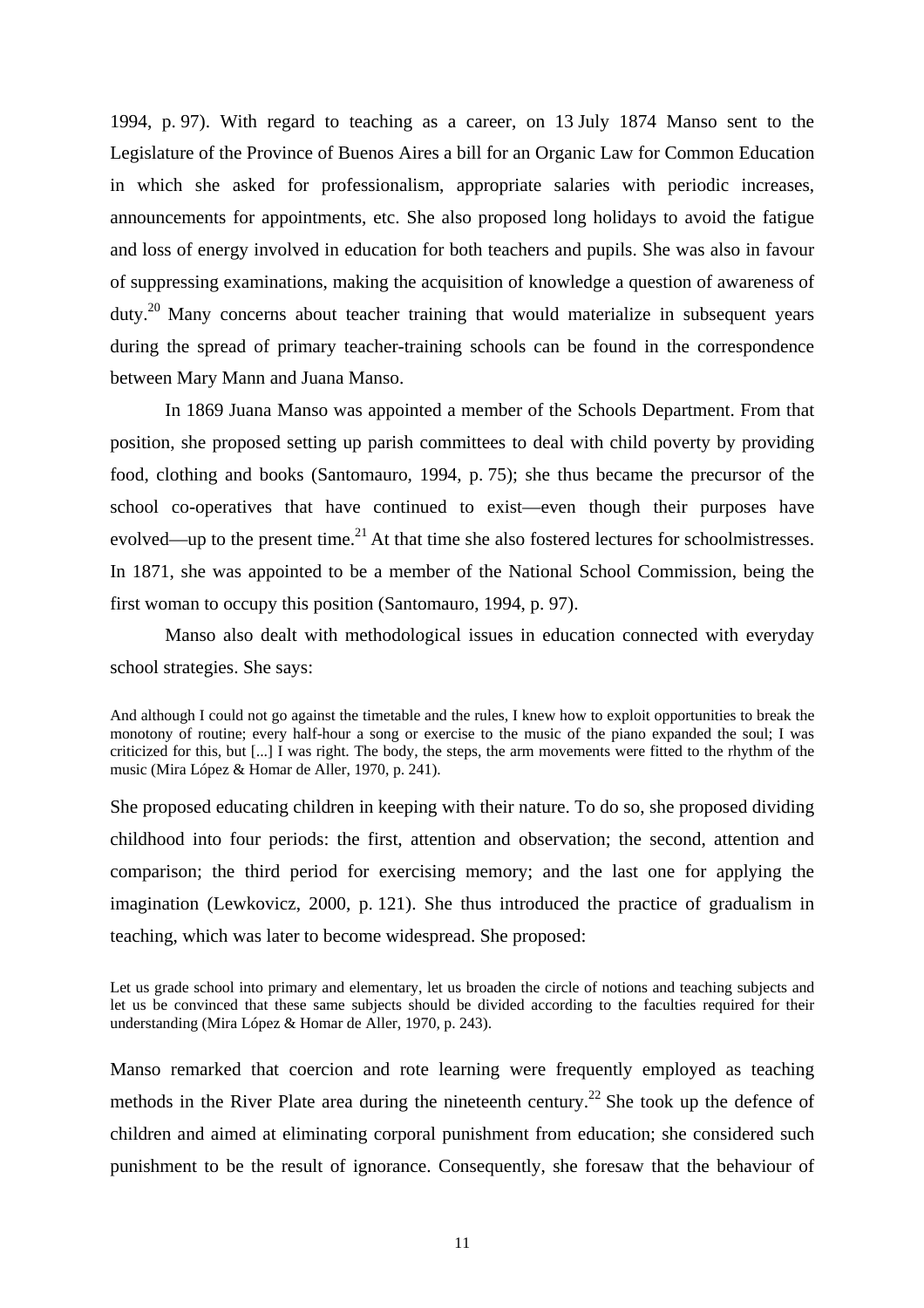teachers and tutors should avoid fear and corporal punishment, disciplinary measures that arouse resentment and defiance. She used terms such as respect, stimulation, the will to learn, friendship, modern methods, and the same education system in State and private schools (Lewkowicz, 2000, p. 118).

Manso prescribed the use of the attendance register for teachers and pupils (Santomauro, 1994, p. 99). Considering the 'reading cards' method to be obsolete, she regarded large-sized 'reading charts' with large pointers as innovative. According to this method, the girls sat in a semi-circle around her, directed by a monitor barely older than themselves. She stated that this procedure gave interesting results in the small circle in which she acted. She also encouraged teaching through play. For pupils beginning to learn the alphabet she recognized the importance of the system of a table covered with white sand, since the pupils would easily draw the letters of the alphabet there; then they would move on to syllables and from slate to paper (Lewkowicz, 2000, p. 117).

Manso supported Sarmiento when he stood for president of the nation and with him designed the education system that was later to be established throughout the country. She also joined the Autonomist Party in which Presidents Mitre and Sarmiento were active, among other public figures. She maintained that education should be a fourth power of the State, with its own constitution, executive and legislative. She gave the example of the State of Massachusetts where education was run by an Assembly, whose members belonged to councils that revised and wrote texts (Lewkowicz, 2000, p. 124). She expressed her desire for equality of opportunities as follows: 'Education should be paid for by everyone for everyone'.<sup>23</sup> She also stated: 'We [educators] are not utopian. We know that social levelling is impossible, since money will always divide men into classes' (Manso, 1854b). Consequently, the educator assumes that the daughter of a poor man, destined to be the wife of a poor man too, cannot waste time intended for work in learning to embroider, sing or play the piano. Infact, that little girl of scant resources should enjoy a broader education, better suited to the needs of her time (Lewkowicz, 2000, p. 117). In a dissertation entitled *School is the secret of the prosperity of young people,* she makes an exegesis of the poor education received by the poor, whose children waste the early years of their lives on frivolous teaching, while wealthy families send their children to fee-paying schools. And she adds that if the sovereign is educated in intellectual inequality, there is a risk of losing the republic's perpetuity (Lewkowicz, 2000, p. 171). Manso was aware that people are educated not only by the school but by the society as a whole, even through the printed word. For this reason she called on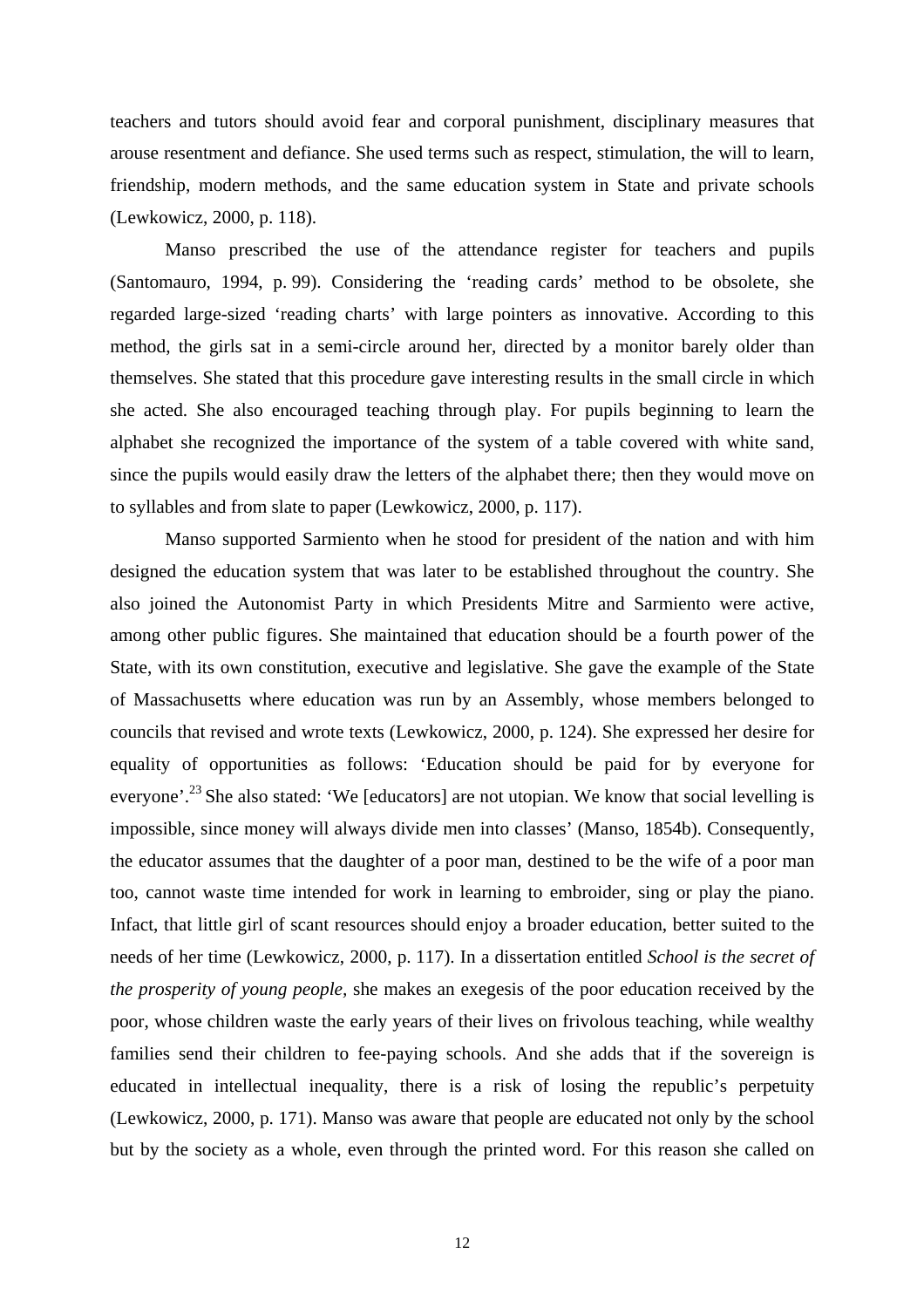neighbours to join together, since she considered they were capable of creating popular education if they encouraged it.<sup>24</sup>

## **Educating early in enlightened freedom: kindergartens**

One of Manso's contributions to Argentine education was to propose the creation of kindergartens, based on prior experience. Some kindergarten-type schools had been set up during Bernardino Rivadavia's government in the 1820s. From the exchange of letters between Manso and Mann, it can be seen that Mann comments on the advantages of the kindergarten and Manso talks of moves in favour of the introduction of pre-school education occurring simultaneously in the United States and Argentina (Mira López & Homar de Aller, 1970, p. 242). Through the *Anales,* Manso disseminates the benefits of the kindergarten, informs teachers about them, recommends appropriate songs and exercises, translates round songs, introduces gymnastics and games (Lewkowicz, 2000, p. 138).

Manso promoted the ideas of Pestalozzi and Froebel, whose works she translated (Kaufmann, 2000, p. 134). She adopted Pestalozzi's thinking with the idea of turning these schools for small children into kindergartens and introducing continuity with primary education. She expressed the hope that a Women's Primary Teacher-Training School, with attached practice schools from the kindergarten level, would be opened, but she came up against a Charity Teacher-Training School that refused to accept foreign, Protestant teachers or their ideas, even though the national constitution guaranteed freedom of conscience (Lewkovicz, 2000, p. 276).

Commenting on the teachers' guides for kindergarten, she says:

contrary to our schools that begin with reading, as if this were education's sole purpose, and as if the only means of achieving it were the early knowledge of the reader, the kindergarten schools recommend music;<sup>25</sup> the sound of the melody, they say, penetrates the child's soul, sweetening its nature, it disarms capricious disorder, and provides a natural expression for the joy brimming within the child by educating its voice, which, as this organ develops, acquires a certain melodious sweetness instead of the discordant screech to which children are so prone (Mira López & Homar de Aller, 1970, p. 242).

## **Conclusions**

Juana Manso was a part of the struggle conducted by intellectuals in the late nineteenth century—those building the State's institutional structure—in the aftermath of the colonial culture and the hegemony of the Catholic Church.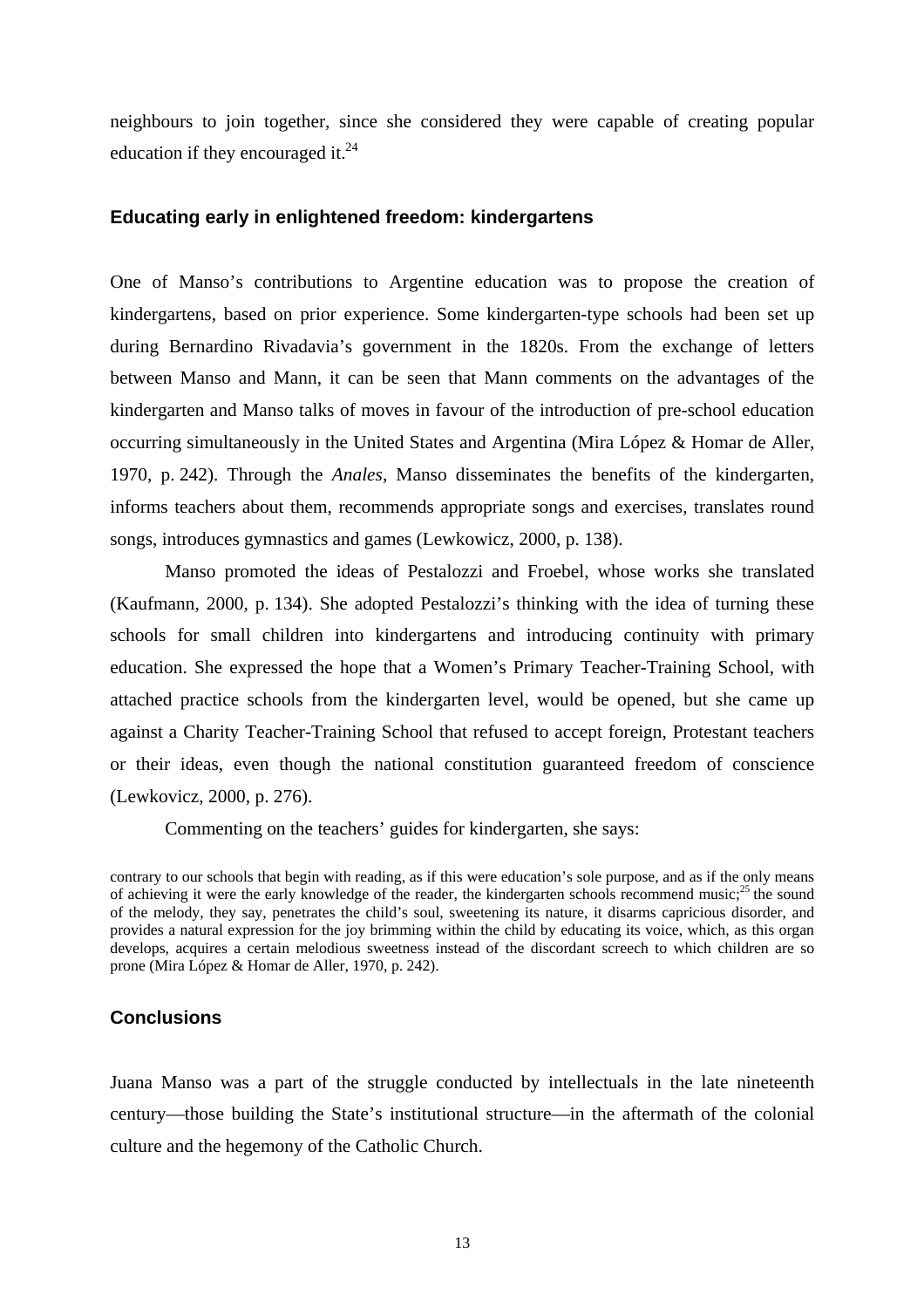Authors such as Kaufmann and Zucotti have stressed how nineteenth century River Plate society did not forgive Manso for her refusal to submit to the appearances and style that women 'ought' to follow. Kaufmann analyses how Juana Manso suffered from strong discriminatory pressures, since there was surprise that a woman should exhibit such supposedly manly characteristics as decisiveness and vigour. The author stresses, for example, the expressions used by Chavarría to praise Manso: 'with manly vigour and 'a brave manly decision and the apostolic meekness of a martyr' (Chavarría, 1947, p. 141). This prejudiced view was also emphasized by Sarmiento when he stated: 'Manso, whom I barely knew, was the only man out of three or four million inhabitants of Chile and Argentina who understood my educational work and who, inspired by my thinking, set her shoulder against the edifice she saw was crumbling. Was she a woman?' (Sarmiento, 1944, p. 31).

In some works that have been published on the history of Argentine education, Manso is recorded as a heroic woman (Kaufmann, 2000, p. 140), as does Chavarría by calling her a 'woman made for adversity' or stating that 'her fortitude and strength of spirit were capable of withstanding the greatest reverses and taking advantage and gathering strength from the most difficult moments' (Chavarría , 1947). This trend has been repeated with regard to women who have played an important role in Argentine culture; history often remembers them and records them not as political beings with disruptive positions in relation to the social roles assigned to them, but as self-denying, self-sacrificing and above all strong-willed. In this twist of the discourse, the subject's political position is exchanged for wilful obstinacy.

 For her part, Zucotti maintains—stressing the use Manso makes of her voice, not the 'correct feminine whisper' but the passionate shout—that if her voice 'becomes masculine, history pays her back by stealing her body, making her figure circulate as a doubtfully female Sarmiento in the only photograph passed round among her biographers; she fails to protect her own public image'. Sarmiento expressed it as follows: 'In Buenos Aires there is an institution for honouring women. Why is Manso not within it? Because she is grey' (Sarmiento, 1944, p. 109). Continuing with this idea, we can add that this theft of the body is so great that 'the moral forces' make Manso herself—on occasions—echo her doubtful femininity or have to clarify those aspects of femininity with which she identifies.

Zucotti states that Manso seems fascinated with the brusqueness and strength of the proselytizing word; that hard, strong, unadorned word was—in a woman's mouth condemned to failure (Zucotti, 1994, p. 106). Manso combined the presentation of certain ways of thinking through her use of words with strategies associated with denying herself, diluting her presence, her very voice. This is shown—for example—in Manso's statement: 'I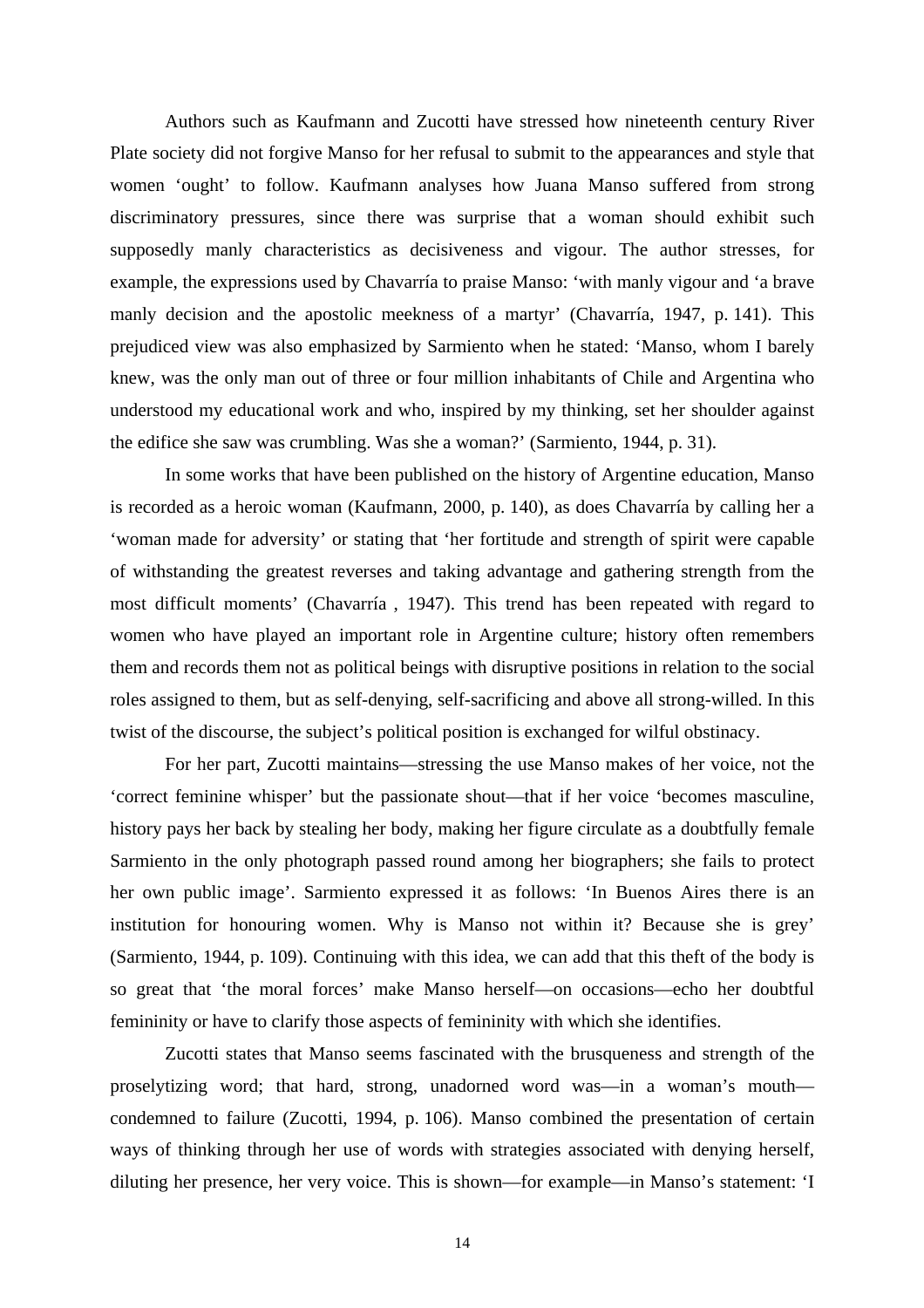prefer translating because maybe my own ideas lack authority'.<sup>26</sup> 'Maybe I am only the reverberation of an echo'.<sup>27</sup>

If we examine the characteristics adopted by education systems as they develop, we find numerous features which—although anonymously—reflect problems and proposals formulated by Juana Manso: the early development of nursery education; the professionalization of teachers; the need to avoid dogmatism in teaching; the spread of republicanism; tolerance and respect for those being taught. Probably her most formative principle in the period when she lived was her conviction that emancipation of the nation involved the emancipation of its intellect, and this unleashed consequences that have often made her an object of condemnation.

#### **Notes**

- \* *Myriam Southwell (Argentina).* Ph.D., Department of Government, University of Essex, UK; Master in Social Sciences, FLACSO. Associate Professor of History of Argentine and Latin American Education, National University of La Plata. Author of various works on issues in educational history, theory and policy, the most important of which is *Psicología experimental y ciencias de la educación: notas de historias y fundaciones* (2003). She has held various executive posts in both in university management and in government. She is currently Researcher in Education and Co-ordinator of the Comparative Educational Policies Project connected with the agreement between FLACSO and the Union of Educators of the Province of Cordoba. E-mail: msouthwell@flacso.org.ar
- 1. Juana Manso, letter in the Library of Congress, Washington, 1872 (in Carilla, 1961). The original is in old Spanish.
- 2. Zucotti records in her work that it was forty years later 'in 1915 that the public school was imposed as an appropriate instrument for nationalizing the immigrant masses and Juana Manso's remains were transferred to the teachers' mausoleum in the Chacarita cemetery' (Zucotti, 1994, p. 96).
- 3. On Manso's role as a precursor in the Brazilian feminist movement, see Vitale, 1987, quoted in Kaufmann, 2000.
- 4. This publication reflects the concerns over access to knowledge by River Plate women. They were addressed, for example, in articles such as *Emancipación moral de la mujer* [Women's moral emancipation] (first issue, 1 January 1854); *Organización de las escuelas* [School organization] and *Ilustración de la mujer* [Women's enlightenment] (second issue, 8 January 1854), etc.
- 5. For example, in San José de Flores (Buenos Aires) she tried to read a homily, but the inhabitants of the region, opposed to women's emancipation, assembled some organ grinders to drown the reading (*Anales de la educación común*, 3 May 1867).
- 6. Sarmiento in *Anales de la educación común*, October 1867, quoted by Zucotti, 1994.
- 7. According to Lea Fletcher, this work can be considered as the first novel written by an Argentine woman, and adds that it is also the first novel published in Argentina (see Fletcher, 1994, p. 109).
- 8. Several editions of this novel have been identified. The first, in Portuguese, began to appear in episodes, in the newspaper *O Journal das senhoras* from 4 January 1852 (until June of the same year), with the title 'Misterios del Plata' [Mysteries of the Plate]. In Argentina it appears as a serial in *El inválido argentino* [The Argentine invalid] from 29 December 1867 to 16 March 1868, the last issue of this weekly, with the title 'Guerras civiles del Río de La Plata. Primera parte. Una mujer heroica por Violeta*.* 1838' [River Plate Civil Wars: a heroic woman by Violet. 1838], Lewkowicz, 2000, p. 216–18.
- 9. The circulation of *Anales* declined enormously in 1870, probably due in part to the resistance provoked by Juana Manso.
- 10. Sarmiento in a letter to Juana Manso dated 15 October 1867, appearing in *Domingo Faustino Sarmiento: epistolario íntimo* [Domingo Faustino Sarmiento: collected private letters], vol. 2, p. 73, Buenos Aires: Ediciones Culturales Argentinas, 1963.
- 11. On Argentine women's social inclusion up to 1870, see Malgesini, 1993.
- 12. Lewkowicz, 2000, p. 49 & 261.
- 13. For an analysis of the publication *Album de señoritas*, see Area, 1997.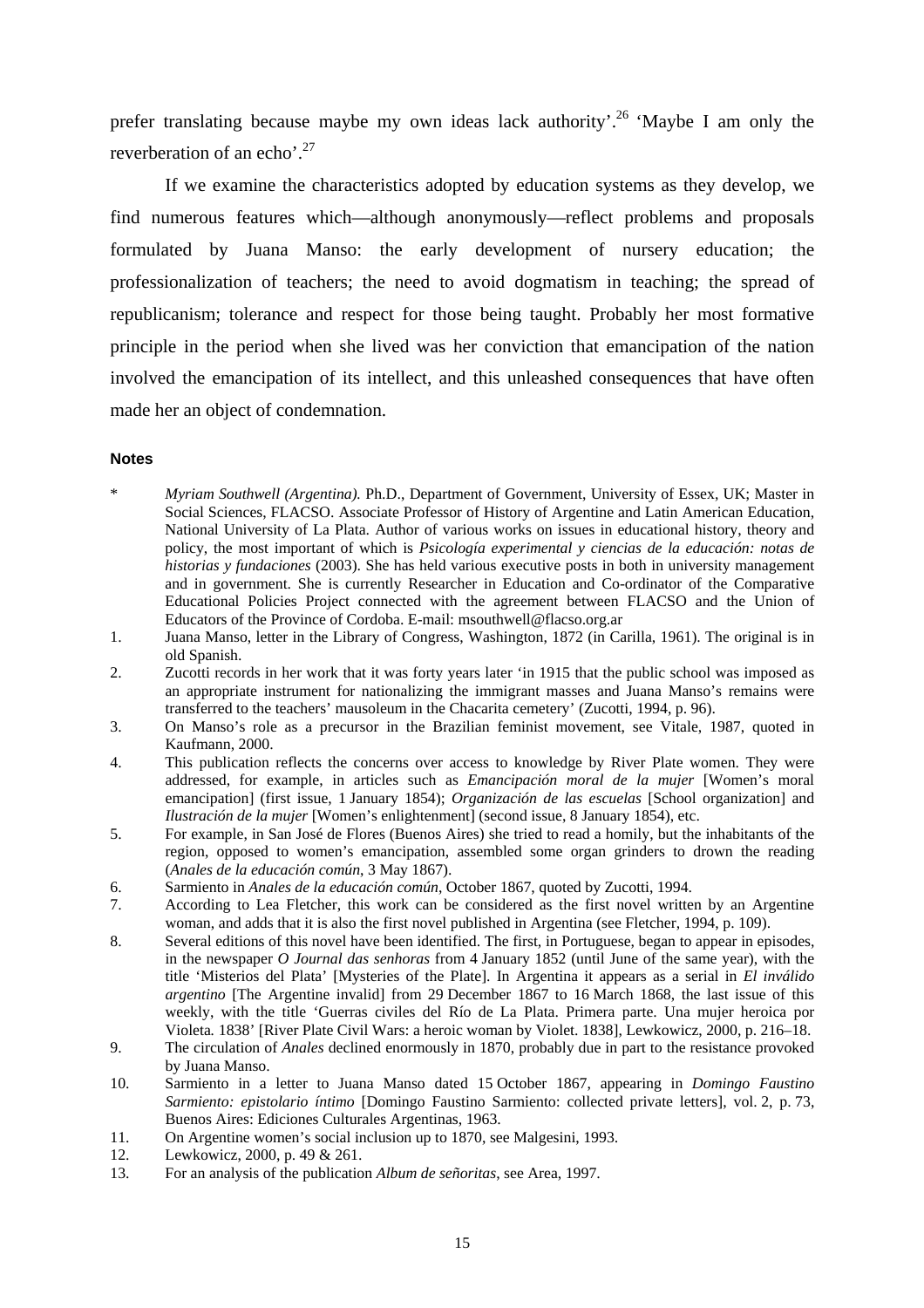- 14. This statement was made by Juana Manso in an article titled 'The school of flowers'. Manso's use of letters to join in controversies even surprised a polemicist like Sarmiento; in relation to this article Sarmiento replied 'how have you dared so much?' (Santomauro, 1994, p. 82).
- 15. Lecture by Juana Manso given on 11 November 1866 in the city of Chivilcoy (see De la Vega, 1937, p. 121ff).
- 16. She wrote about education for the Indians in an article called 'Las misiones' [The missions] (*Album de Señoritas*, no. 5, 29 January 1854, p. 38).
- 17. In an article entitled 'La educación profesional de la muger' [Women's professional education], the following can be read: 'There are grave problems and serious objections to the admission of women to some of the professional careers' (Kaufmann, 200, p. 130–32).
- 18. Manso says: 'If there is any danger in the sexes being together at such an early age, it arises only from the disproportionate difference in ages. [...] To avoid such ills the ages should be regularized and teaching grades established' (*Anales de la educación común*, vol. 3, no. 30, 31 December 1865).
- 19. Manso in the periodical *El inválido Argentino,* recorded in Cecarelli, 1991.
- 20. She considers it necessary to implement language teaching and she imposes the teaching of English in the Escuela de Ambos Sexos Nro. 1, as well as oral French (*Anales de la educación común*, vol. 7, March 1868).
- 21. Manso extends an invitation to set up a committee in Chivilcoy using the Franklin badge, like the one that had been set up in San Juan and another planned in Gualeguay, Province of Entre Ríos (see Lewkowicz, 2000, p. 184).
- 22. The Society of Friends of Popular Education of Montevideo (at the suggestion of Pedro Varela, among others) appointed her as correspondent in 1869; she accepted (Lewkowicz, 2000*,* p. 174).
- 23. *Anales de la educación común*, vol. 4, July 1867.
- 24. She did so in an article in the periodical *La tribuna*, Buenos Aires, 27 April 1867.<br>25. Elizabeth Peabody, Mary Mann's sister, tells Manso in a letter: 'Dancing is
- 25. Elizabeth Peabody, Mary Mann's sister, tells Manso in a letter: 'Dancing is another kindergarten exercise. In my school I was not very strict with regard to the positions and steps, but simply taught some group figures'. Manso replies: 'what a scandal to teach children to dance!! If I had been so bold, they would accuse me of God knows what ...' (Mira López & Homar de Aller, 1970, p. 243).
- 26. *Anales de la educación común,* 1869.
- 27. *Anales de la educación común,* vols. 7 & 8.

#### **References**

- Area, L. 1997. Juana Manso y el periodismo femenino en la Argentina del siglo XIX [Juana Manso and female journalism in nineteenth century Argentina]. *In:* Area, L.; Vázquez, H., eds. *A Alfa a Europa— Latinoamérica Cooperación en Estudios Sociales Aplicados*. Zaragosa, Spain: Rosario.
- Carilla, E. 1961. *El embajador Sarmiento (Sarmiento y los Estados Unidos)* [Ambassador Sarmiento (Sarmiento and the United States)]. Santa Fe, Argentina: National University of the Litoral, Faculty of Arts.
- Cecarelli, S.V. 1991. El primer matrimonio civil en la Argentina [The first civil marriage in Argentina]. *Revista histórica* (Buenos Aires)*,* vol. 6, no. 17.
- Chavarría, J.M. 1947. *La escuela normal y la cultura argentina* [Teacher-training school and Argentine culture]. Buenos Aires: El Ateneo.
- De la Vega, M.M. 1937. *La maestra histórica* [The historical teacher]*.* Buenos Aires.
- Fletcher, L. 1994. Juana Manso: una voz en el desierto [Juana Manso: a voice in the desert] *In:* Fletcher, L., ed. *Mujeres y cultura en la Argentina del siglo XIX,* p. 109. Buenos Aires: Feminara Editora.
- Kaufmann, C. 2000. Juana P. Manso, protagonismo y marginación [Juana P. Manso, protagonism and marginalization]. *Alternativas* (San Luis, Argentina), vol. 3, no. 3.
- Krause, A. 1870. *Anales de la educación común* [Annals of commom education], vol 9, January.
- Krause, A. 1875. *Anales de la educación común* [Annals of common education], vol. 14, no. 9, April.
- Lewkowicz, L. 2000. *Juana Paula Manso (1819-1875): una mujer del siglo XXI* [Juana Paula Manso (1819– 1875): a woman of the twenty-first century]. Buenos Aires: Corregidor.
- Malgesini, G. 1993. Las mujeres en la construcción de la Argentina en el siglo XIX [Women in the construction of Argentina in the nineteenth century]. *In:* Duby, G.; Perrot, M., eds. *Historia de las mujeres*, *Tomo VIII*. *Cuerpo, trabajo y modernidad.* Madrid: Taurus.
- Manso, J. 1854a. Editorial. *Album de señoritas* [Young ladies' album], no. 1, 1 January 1854.
- Manso, J. 1854b. *Album de señoritas* [Young ladies' album], no. 2, 8 January 1854.
- Manso, J. 1854c. *Album de señoritas* [Young ladies' album], no. 7, 12 February 1854.
- Manso, J. 1854d. *Album de señoritas* [Young ladies' album], no. 8, 17 February 1854.
- Manso, J. 1868. *Comentarios a las lecturas de Horace Mann* [Comments on the readings of Horace Mann]. Buenos Aires.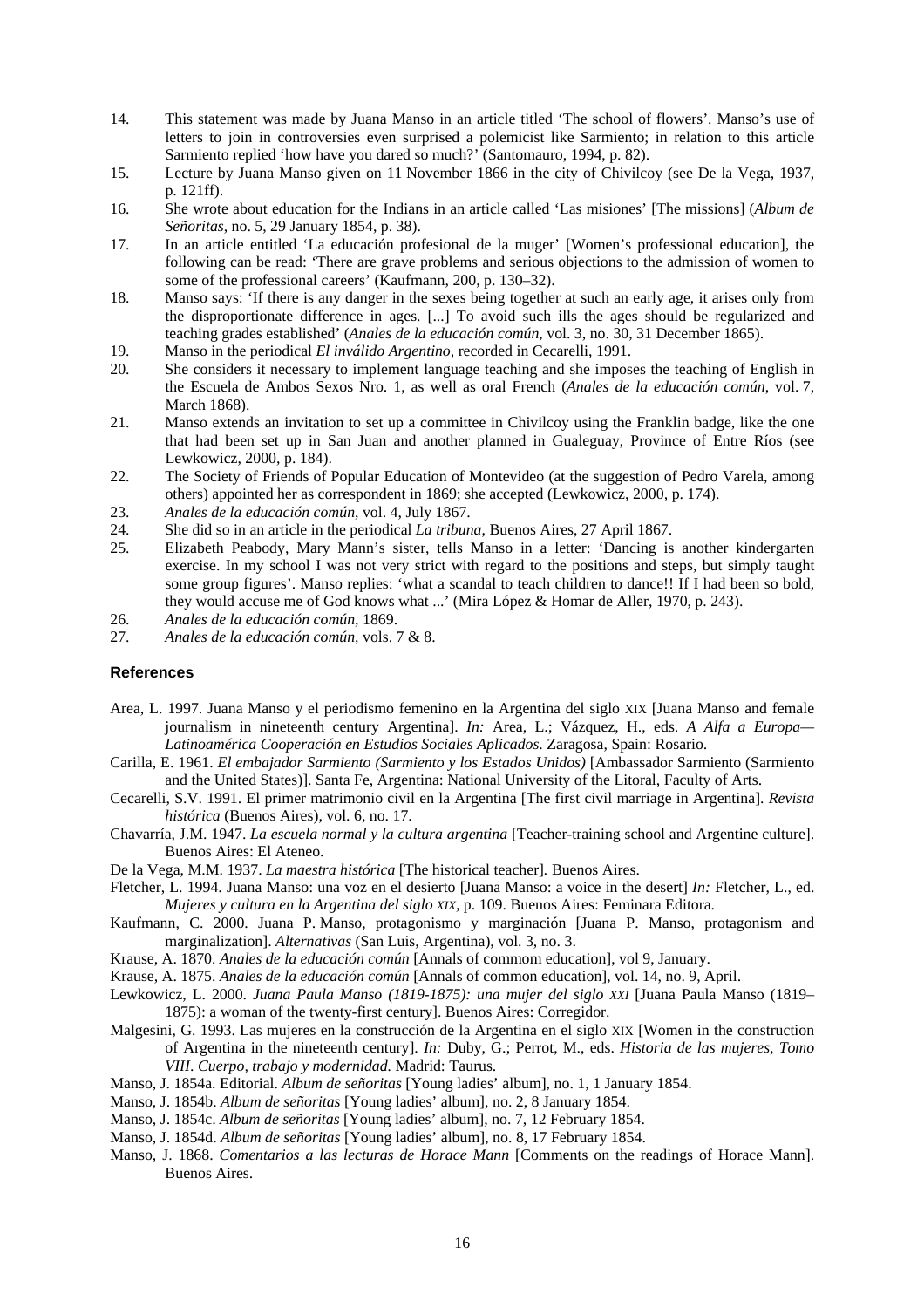Mira López, L.; Homar de Aller, A. 1970. *Educación preescolar* [Pre-school education]. Buenos Aires: Troquel.

- Morales, E. 1941. Una gran mujer argentina: Juana Manso [A great Argentine woman: Juana Manso]. *La Prensa* (Buenos Aires), 28 December.
- Santomauro, H. 1994. *Juana Manso y las luchas por la educación pública en la Argentina* [Juana Manso and the struggles for public education in Argentina]. Buenos Aires: Corregidor.
- Sarmiento, D.F. 1944. *Diario de un viaje* [Diary of a journey]*.* Santiago de Chile: Edit. de Santiago de Chile.
- Vitale, L. 1987. *La mitad invisible de la historia: el protagonismo social de la mujer latinoamericana* [The invisible half of history: social protagonism of the Latin American woman]. Buenos Aires: Sudamericana-Planeta.
- Zucotti, L. 1994. Gorriti, Manso: de las veladas literarias a las conferencias de maestra [Gorriti, Manso: from literary evenings to teachers' lectures]. *In:* Fletcher, L., ed. *Mujeres y cultura en la Argentina del siglo XIX*, p. 96. Buenos Aires: Feminara Editora.

#### **Other texts consulted**

- Auza, N.T. *Periodismo y feminismo en la Argentina 1830-1930* [Journalism and feminism in Argentina 1830– 1930]. Buenos Aires: Emecé, 1988.
- De Cicco, G. Blues para Juana Manso. *Página 12* (Rosario, Argentina), June 1999.
- Duayén, C. et al. *Las escritoras (1840-1940)* [Women writers (1840–1940)]*.* Buenos Aires: Centro Editor de América Latina, 1993.
- Furgione, J. Antología pedagógica argentina [Argentine anthology of education]. Buenos Aires: El Ateneo, 1949.
- López, J. *La mujer y la historia argentina* [Women and Argentine history]*.* Buenos Aires: Plus Ultra, 1991.
- Masiello, F. *La mujer y el espacio público: el periodismo femenino en la Argentina del S. XIX* [Women and the public arena: female journalism in nineteenth century Argentina]*.* Buenos Aires: Feminaria Editora, 1994.
- Monserrat, M. *Historia y sociedad en la Argentina del siglo XIX* [History and society in nineteenth century Argentina]. Buenos Aires: Centro Editor de América Latina, 1993.
- Verdevoye, P. *Costumbres y costumbrismo en la prensa argentina desde 1801 a 1834* [Customs and local colour in the Argentine press from 1801 to 1834]*.* Buenos Aires: Academia Argentina de Letras, 1994.

#### **Other writings on Juana Manso**

- Area, L. *'Album de Señoritas' de Juana Manso: periodismo y frustración para un proyecto 'doméstico' de fundar una nación* [Juana Manso's 'Young adies lbum': journalism and frustration for a 'domestic' project for founding a nation]. Final Report, National University of Rosario, Argentina, 1996.
- Area, L. El periódico 'Album de Señoritas' de Juana Manso (1854) una voz doméstica en la fundación de una nación [Juana Manso's newspaper 'Young ladies' album' (1854), a domestic voice in the founding of a nation]. *Revista Iberoamericana Siglo XIX: Fundación y fronteras de la ciudadanía* (Pittsburgh, PA), nos. 178–79, January–June 1997.
- Britos de Dromanich, O. La proeza sin límites de Juana Manso [Juana Manso's limitless prowess]. *La Nación,*  (Buenos Aires), 24 May 1970.
- Cutolo, V.O. Manso de Noronha, Juana Paula. *In: Nuevo diccionario biográfico argentino (1750-1930), tomo IV.* Buenos Aires: Edit. Elche, 1975.
- Guaglianone de Delgado Fito, M. Juana Manso, una vida al servicio de la cultura argentina [Juana Manso: a life in the service of Argentine culture]. Buenos Aires: Talleres Gráficos Cadel, 1968.
- Guerrero, C. *Mujeres de Sarmiento* [Sarmiento's Women]. Buenos Aires: 1960.
- Luna, F. *Sarmiento y sus fantasmas: encuentros imaginarios* [Sarmiento and his ghosts: imaginary encounters]. Buenos Aires: Atlántida, 1997.
- Mercante, V. Juana Manso. *Revista de educación* (La Plata, Argentina)*,* vol. 71, no. 13, January–February 1930.
- Mizraje, M.G. *Argentinas de Rosas a Perón* [Argentine women from Rosas to Perón]. Buenos Aires: Biblos, 1999.
- Percas, H. *La poesía feminina argentina (1810-1950)* [Argentine women's poetry (1810–1950)]. Madrid: Ediciones Cultura Hispánica, 1958.
- Santomauro, H. Juana Manso, Sarmiento y el *Compendio* [Juana Manso, Sarmiento and the *Compendium*]. *In: Todo es historia* (Buenos Aires), no. 212, December 1984.
- Sosa de Newton, L. *Narradoras argentinas (1852-1932)* [Argentine women narrators (1852–1932)]*.* Buenos Aires: Plus Ultra, 1995.
- Velasco y Arias, M. *Juana Manso, vida y acción* [Juana Manos: life and action]. Buenos Aires: Porter Hnos., 1937.